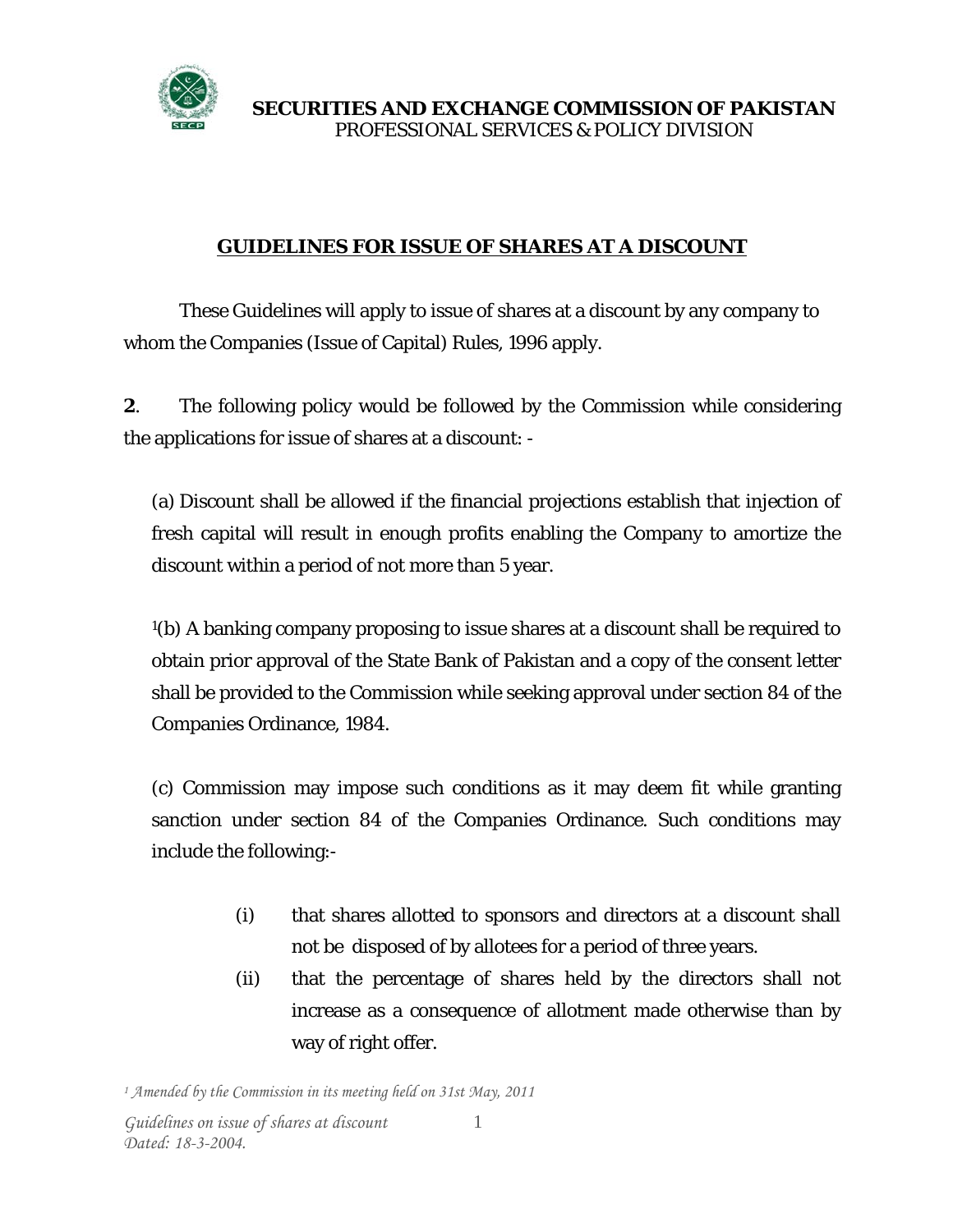

3. The issuers desirous of issuing shares at a discount shall accordingly submit adequate information/documents requisite, as below, for an early decision by the Commission whether to grant or not to grant the sanction applied for under subsection (2) of section 84 of the Companies Ordinance 1984: -

## **A. Issue at discount to existing shareholders as a right issue.**

(i) a statement signed by all the directors of the Company (except the nominee directors), who were present at the board meeting in which the issue of shares at discount was decided upon stating that the funds in question are essentially required and they have explored all other avenues of funding available and shares at a discount are being issued as a last resort.

(ii) the detail of issue of shares at par or at a discount in the last five years stating purpose, utilization of funds and benefits arisen to the Company and its shareholders. The amount of capital injected thereby and the increase in profit before tax in consequence thereof shall be stated.

(iii) A certified copy of the notice of general meeting published and circulated among the shareholders.

(iv) A copy of the statement annexed to the said notice in pursuance of section 160 (1)(b) ibid; setting out information required under that section and containing all the material facts concerning the issue of shares at discount, including the matters listed in these guidelines.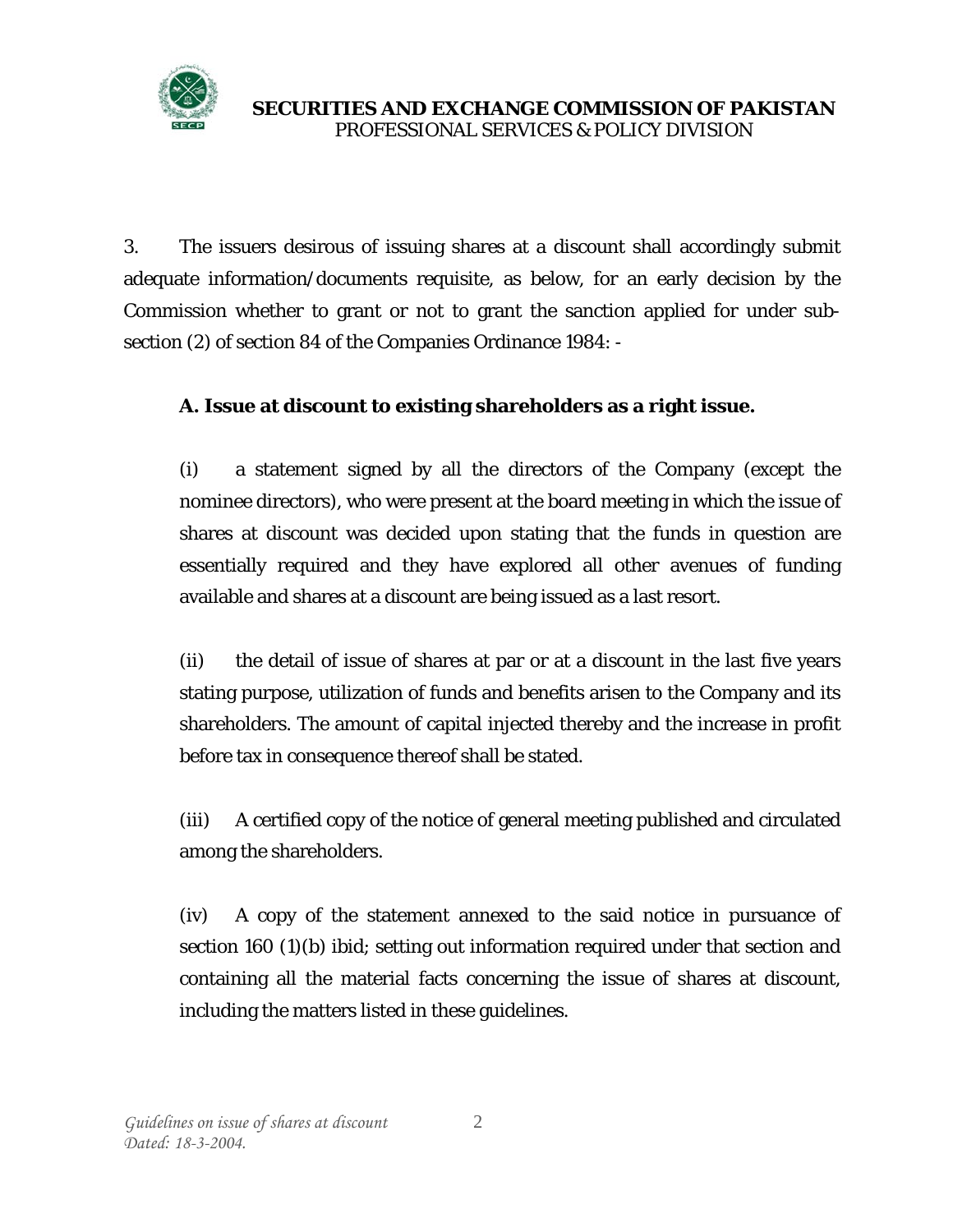

(v) A certified copy of resolution passed in the general meeting authorizing issue of shares at discount.

(vi) A certified copy of minutes of the respective general meeting indicating the number of shareholders present in person or through proxies.

(vii) A certified copy of the underwriting agreement which shall *inter alia* contain a clause that the underwriter shall subscribe or arrange to subscribe any unsubscribed portion of the offer within fifteen days of being called upon to do so by the company alongwith a copy of due diligence report by underwriters. It should be mandatory on the issuer to make available at its registered office for inspection, the due diligence report of the underwriters.

(viii) A copy of financial plan, projections and others information as listed in rule 5(ii) of the Companies (Issue of Capital) Rules, 1996 alongwith the schedule of discount amortization.

(ix) In case of discount more than 10 percent, a copy of the project appraisal report by a Development Financial Institution, a commercial bank or an investment bank.

(x) Break-up value of the Company's share at the end of last financial year as determined by the auditor. In case of discount exceeding 10 percent, breakup value of shares based on valuation of assets by a consulting engineer registered with Pakistan Engineering Council may also be provided.

(xi) Audited annual accounts for the last three years alongwith latest half yearly and quarterly accounts.